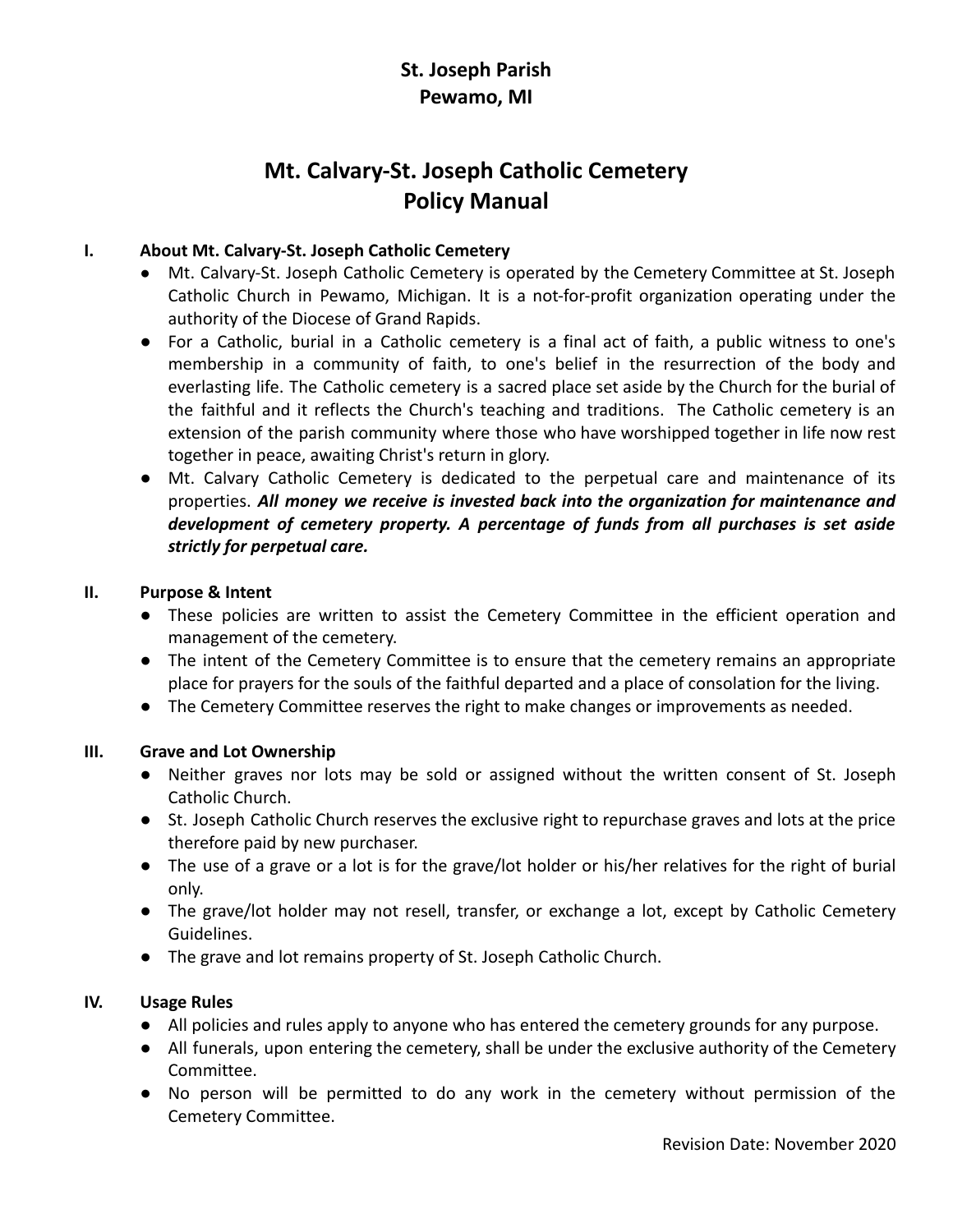- Any work not completed in compliance with cemetery rules will be corrected at the lot owner's expense.
- Visitors shall drive vehicles only on established drives only.
- Trash should be disposed of in the proper receptacles only.
- Alcoholic beverages shall not be consumed in or brought onto cemetery property for any reason.

#### **V. Types of Burials**

- Mt. Calvary Catholic Cemetery allows traditional burial or burial of cremains only.
- We will bury one full-body and one cremation, or two cremations in a single grave. Please see fees section for cost of internment of second deceased.
- Catholics, Non-Catholic spouses or relatives of Catholics who purchase the right of burial in a Catholic cemetery can also be buried there. Catholic cemeteries have a long tradition of dedicated service to the Catholic community including non-Catholic's spouses, children, parents, and other relatives. Christians with a connection to the Catholic community may also be buried in the Catholic cemeteries.
- It is recognized that those who die from the act of suicide deserve understanding and compassion. The deceased may have been suffering from a serious psychological issue or overwhelming fear and confusion. Therefore, the Church offers funeral and burial rites for those who have died as a result of suicide. The American edition of the Catholic ritual includes prayers for this specific situation.

#### VI. **About Cremation**

- Cremation is the reduction of the body of a deceased person to recoverable bone fragments through a process that combines intense heat and evaporation. After cooling, the fragments are pulverized. These fragments usually weigh 4 to 10 pounds.
- It is not necessary to obtain permission from a priest in order to be cremated, but it may be helpful to discuss your questions and decisions with your priest or parish counselor.
- Catholics may be cremated as long as doing so does not reflect a denial of the Church's teaching on the resurrection of the body. If you are interested in cremation as an option for yourself or a loved one, please contact the parish office.

#### **VII. Memorials, Monuments and Grave Decorations**

- The lot holder or monument dealer must obtain a permit from St. Joseph Catholic Church before any work is done in the cemetery. If a permit is not issued, the monument may be removed at the lot owner's expense.
- All memorials must be of first-class materials and properly crafted. The Cemetery Committee may remove unsatisfactory work.
- The Cemetery Committee may reject any plan, design, or wording which, in their opinion, does not fit for any reason.
- Decorations will be removed from the grave when they are damaged, soiled, or do not conform to the rules.
- Objectionable flags are not allowed in the cemetery. If flags become soiled or damaged, the Cemetery Committee will remove them.
- Artificial wreaths and evergreen grave coverings may be kept on the grave between November and March.